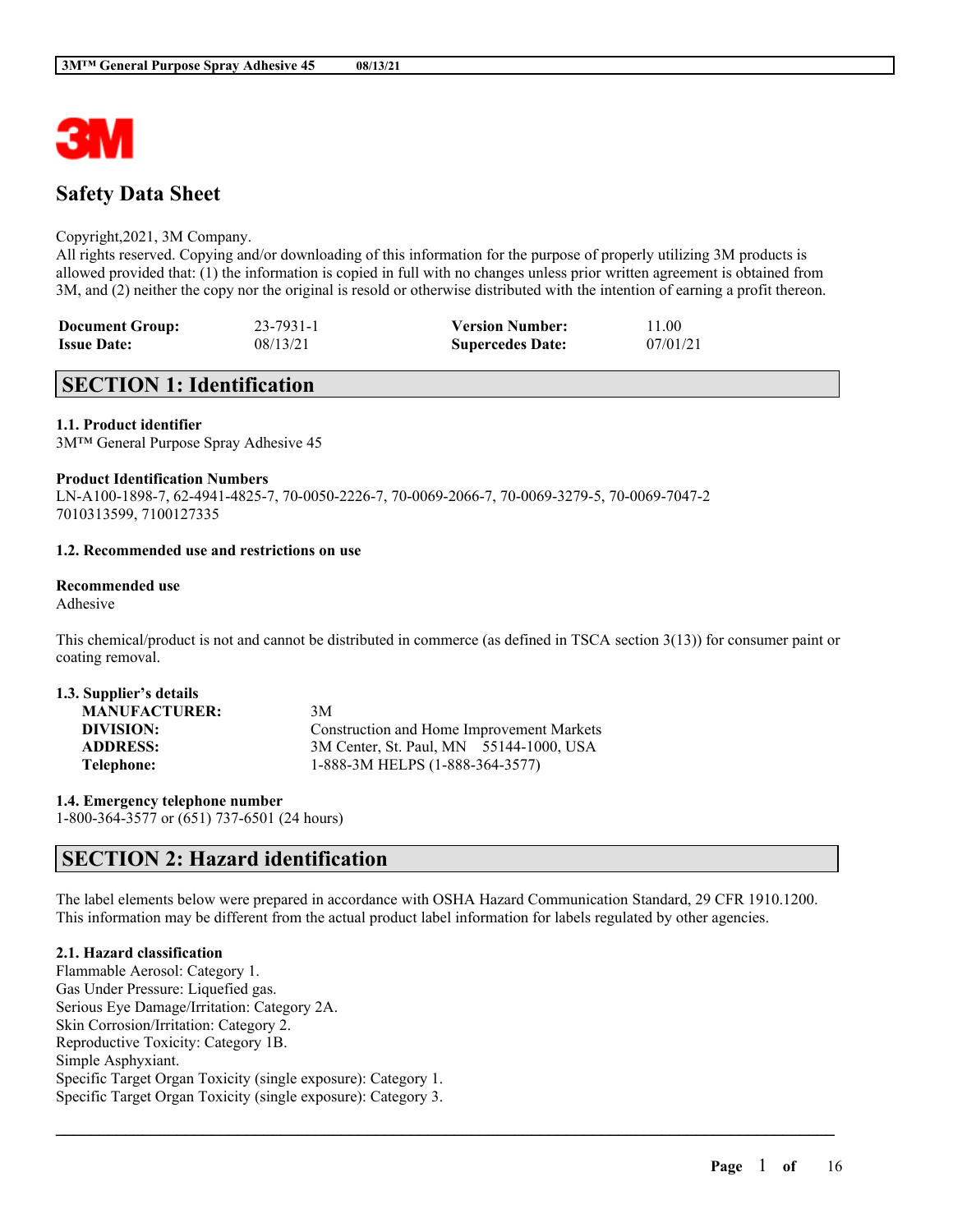## **2.2. Label elements Signal word** Danger

### **Symbols**

Flame | Gas cylinder | Exclamation mark | Health Hazard |

#### **Pictograms**



## **Hazard Statements**

Extremely flammable aerosol. Contains gas under pressure; may explode if heated.

Causes serious eye irritation. Causes skin irritation. May cause drowsiness or dizziness. May damage fertility or the unborn child. May displace oxygen and cause rapid suffocation.

Causes damage to organs: cardiovascular system |

#### **Precautionary Statements General:**

Keep out of reach of children.

### **Prevention:**

Obtain special instructions before use. Do not handle until all safety precautions have been read and understood. Keep away from heat/sparks/open flames/hot surfaces. - No smoking. Do not spray on an open flame or other ignition source. Pressurized container: Do not pierce or burn, even after use. Do not breathe dust/fume/gas/mist/vapors/spray. Use only outdoors or in a well-ventilated area. Wear protective gloves and eye/face protection. Do not eat, drink or smoke when using this product. Wash thoroughly after handling.

### **Response:**

IF INHALED: Remove person to fresh air and keep comfortable for breathing. IF IN EYES: Rinse cautiously with water for several minutes. Remove contact lenses, if present and easy to do. Continue rinsing. If eye irritation persists: Get medical advice/attention. IF ON SKIN: Wash with plenty of soap and water. If skin irritation occurs: Get medical advice/attention. Take off contaminated clothing and wash it before reuse. IF exposed or concerned: Get medical advice/attention.

 $\mathcal{L}_\mathcal{L} = \mathcal{L}_\mathcal{L} = \mathcal{L}_\mathcal{L} = \mathcal{L}_\mathcal{L} = \mathcal{L}_\mathcal{L} = \mathcal{L}_\mathcal{L} = \mathcal{L}_\mathcal{L} = \mathcal{L}_\mathcal{L} = \mathcal{L}_\mathcal{L} = \mathcal{L}_\mathcal{L} = \mathcal{L}_\mathcal{L} = \mathcal{L}_\mathcal{L} = \mathcal{L}_\mathcal{L} = \mathcal{L}_\mathcal{L} = \mathcal{L}_\mathcal{L} = \mathcal{L}_\mathcal{L} = \mathcal{L}_\mathcal{L}$ 

Specific treatment (see Notes to Physician on this label).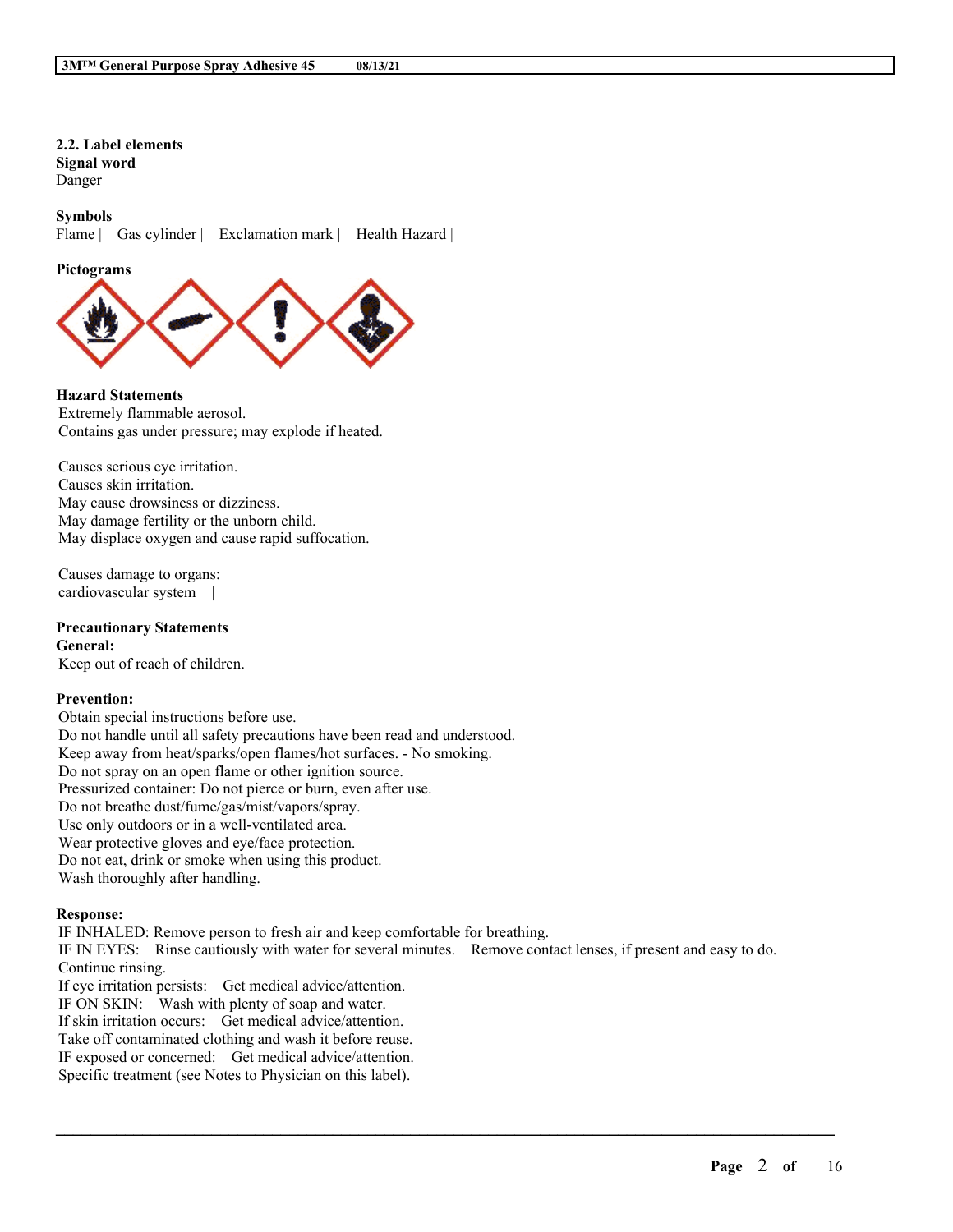### **Storage:**

Protect from sunlight. Do not expose to temperatures exceeding 50C/122F. Store in a well-ventilated place. Keep container tightly closed. Store locked up.

### **Disposal:**

Dispose of contents/container in accordance with applicable local/regional/national/international regulations.

### **Notes to Physician:**

Exposure may increase myocardial irritability. Do not administer sympathomimetic drugs unless absolutely necessary.

### **Supplemental Information:**

Intentional concentration and inhalation may be harmful or fatal.

# **SECTION 3: Composition/information on ingredients**

| Ingredient                             | C.A.S. No.    | $\%$ by Wt                   |
|----------------------------------------|---------------|------------------------------|
| Acetone                                | $ 67-64-1 $   | 15 - 25 Trade Secret *       |
| Cyclohexane                            | 110-82-7      | 10 - 20 Trade Secret *       |
| Hydrotreated Light Naphtha (Petroleum) | 64742-49-0    | 10 - 20 Trade Secret *       |
| Isobutane                              | $75 - 28 - 5$ | 10 - 20 Trade Secret *       |
| Propane                                | 74-98-6       | 10 - 20 Trade Secret *       |
| Toluene                                | 108-88-3      | $\leq$ 0.75 Trade Secret $*$ |
| Hexane                                 | $110-54-3$    | $< 0.4$ Trade Secret $*$     |
| Methylene Chloride                     | 75-09-2       | $< 0.001$ Trade Secret $*$   |

Any remaining components do not contribute to the hazards of this material.

\*The specific chemical identity and/or exact percentage (concentration) of this composition has been withheld as a trade secret.

# **SECTION 4: First aid measures**

### **4.1. Description of first aid measures**

### **Inhalation:**

Remove person to fresh air. Get medical attention.

### **Skin Contact:**

Immediately wash with soap and water. Remove contaminated clothing and wash before reuse. If signs/symptoms develop, get medical attention.

#### **Eye Contact:**

Immediately flush with large amounts of water. Remove contact lenses if easy to do. Continue rinsing. Get medical attention.

### **If Swallowed:**

Rinse mouth. If you feel unwell, get medical attention.

### **4.2. Most important symptoms and effects, both acute and delayed**

Central nervous system depression (headache, dizziness, drowsiness, incoordination, nausea, slurred speech, giddiness, and unconsciousness). Target organ effects. See Section 11 for additional details.

### **4.3. Indication of any immediate medical attention and special treatment required**

Exposure may increase myocardial irritability. Do not administer sympathomimetic drugs unless absolutely necessary.

 $\mathcal{L}_\mathcal{L} = \mathcal{L}_\mathcal{L} = \mathcal{L}_\mathcal{L} = \mathcal{L}_\mathcal{L} = \mathcal{L}_\mathcal{L} = \mathcal{L}_\mathcal{L} = \mathcal{L}_\mathcal{L} = \mathcal{L}_\mathcal{L} = \mathcal{L}_\mathcal{L} = \mathcal{L}_\mathcal{L} = \mathcal{L}_\mathcal{L} = \mathcal{L}_\mathcal{L} = \mathcal{L}_\mathcal{L} = \mathcal{L}_\mathcal{L} = \mathcal{L}_\mathcal{L} = \mathcal{L}_\mathcal{L} = \mathcal{L}_\mathcal{L}$ 

# **SECTION 5: Fire-fighting measures**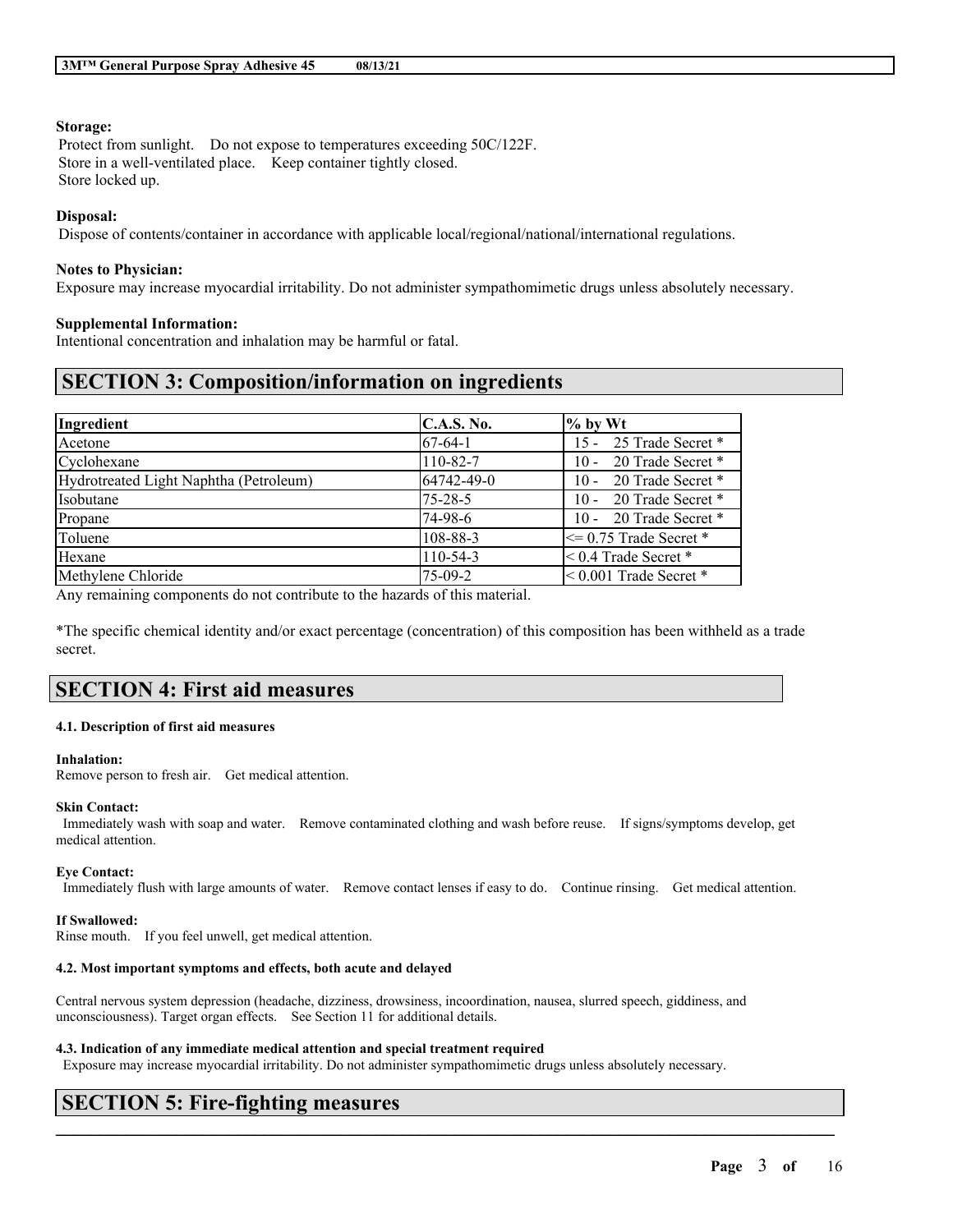### **5.1. Suitable extinguishing media**

In case of fire: Use a fire fighting agent suitable for flammable liquids such as dry chemical or carbon dioxide to extinguish. Use a fire fighting agent suitable for the surrounding fire.

### **5.2. Special hazards arising from the substance or mixture**

Closed containers exposed to heat from fire may build pressure and explode.

### **Hazardous Decomposition or By-Products**

| <b>Substance</b>              | Condition         |
|-------------------------------|-------------------|
| Carbon monoxide               | During Combustion |
| Carbon dioxide                | During Combustion |
| Toxic Vapor, Gas, Particulate | During Combustion |

### **5.3. Special protective actions for fire-fighters**

Water may not effectively extinguish fire; however, it should be used to keep fire-exposed containers and surfaces cool and prevent explosive rupture.

## **SECTION 6: Accidental release measures**

### **6.1. Personal precautions, protective equipment and emergency procedures**

Evacuate area. Keep away from heat/sparks/open flames/hot surfaces. - No smoking. Use only non-sparking tools. Ventilate the area with fresh air. For large spill, or spills in confined spaces, provide mechanical ventilation to disperse or exhaust vapors, in accordance with good industrial hygiene practice. Warning! A motor could be an ignition source and could cause flammable gases or vapors in the spill area to burn or explode. Refer to other sections of this SDS for information regarding physical and health hazards, respiratory protection, ventilation, and personal protective equipment.

### **6.2. Environmental precautions**

For larger spills, cover drains and build dikes to prevent entry into sewer systems or bodies of water.

## **6.3. Methods and material for containment and cleaning up**

If possible, seal leaking container. Place leaking containers in a well-ventilated area, preferably an operating exhaust hood, or if necessary outdoors on an impermeable surface until appropriate packaging for the leaking container or its contents is available. Contain spill. Cover spill area with a fire-extinguishing foam. Working from around the edges of the spill inward, cover with bentonite, vermiculite, or commercially available inorganic absorbent material. Mix in sufficient absorbent until it appears dry. Remember, adding an absorbent material does not remove a physical, health, or environmental hazard. Collect as much of the spilled material as possible using non-sparking tools. Place in a metal container approved for transportation by appropriate authorities. Clean up residue with an appropriate solvent selected by a qualified and authorized person. Ventilate the area with fresh air. Read and follow safety precautions on the solvent label and SDS. Seal the container. Dispose of collected material as soon as possible in accordance with applicable local/regional/national/international regulations.

# **SECTION 7: Handling and storage**

## **7.1. Precautions for safe handling**

Keep out of reach of children. Do not handle until all safety precautions have been read and understood. Keep away from heat/sparks/open flames/hot surfaces. - No smoking. Do not spray on an open flame or other ignition source. Do not pierce or burn, even after use. Do not breathe dust/fume/gas/mist/vapors/spray. Do not get in eyes, on skin, or on clothing. Do not eat, drink or smoke when using this product. Wash thoroughly after handling. Avoid contact with oxidizing agents (eg. chlorine, chromic acid etc.) Use personal protective equipment (gloves, respirators, etc.) as required.

## **7.2. Conditions for safe storage including any incompatibilities**

Store in a well-ventilated place. Keep container tightly closed. Protect from sunlight. Do not expose to temperatures exceeding 50C/122F. Store away from heat. Store away from acids. Store away from oxidizing agents.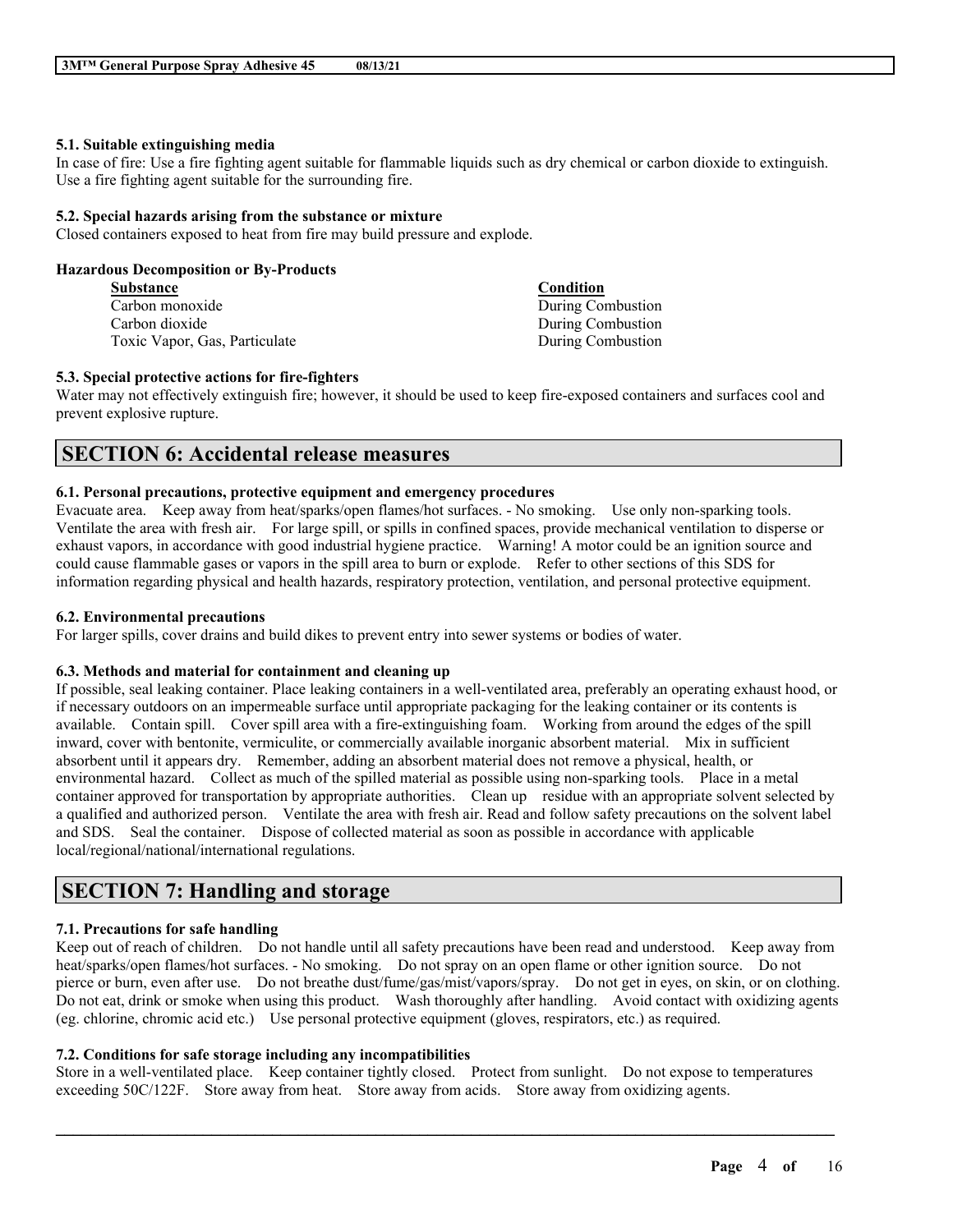# **SECTION 8: Exposure controls/personal protection**

## **8.1. Control parameters**

## **Occupational exposure limits**

If a component is disclosed in section 3 but does not appear in the table below, an occupational exposure limit is not available for the component.

| Ingredient            | <b>C.A.S. No.</b> | Agency       | Limit type                                              | <b>Additional Comments</b> |
|-----------------------|-------------------|--------------|---------------------------------------------------------|----------------------------|
| Toluene               | 108-88-3          | <b>ACGIH</b> | TWA:20 ppm                                              | A4: Not class. as human    |
|                       |                   |              |                                                         | carcin, Ototoxicant        |
| Toluene               | 108-88-3          | <b>OSHA</b>  | TWA:200 ppm;CEIL:300 ppm                                |                            |
| Hexane                | $110-54-3$        | <b>ACGIH</b> | TWA:50 ppm                                              | Danger of cutaneous        |
|                       |                   |              |                                                         | absorption                 |
| Hexane                | $110-54-3$        | <b>OSHA</b>  | TWA:1800 mg/m3(500 ppm)                                 |                            |
| HEXANE (ISOMERS OTHER | $110-54-3$        | <b>ACGIH</b> | TWA:500 ppm;STEL:1000                                   |                            |
| THAN N-HEXANE)        |                   |              | ppm                                                     |                            |
| Cyclohexane           | 110-82-7          | <b>ACGIH</b> | $TWA:100$ ppm                                           |                            |
| Cyclohexane           | 110-82-7          | <b>OSHA</b>  | TWA:1050 mg/m3(300 ppm)                                 |                            |
| Naphtha               | 64742-49-0        | <b>OSHA</b>  | TWA:400 mg/m3(100 ppm)                                  |                            |
| Acetone               | $67-64-1$         | <b>ACGIH</b> | $TWA:250$ ppm; $STEL:500$ ppm $AA:$ Not class. as human |                            |
|                       |                   |              |                                                         | carcin                     |
| Acetone               | $67-64-1$         | <b>OSHA</b>  | TWA:2400 mg/m3(1000 ppm)                                |                            |
| Propane               | 74-98-6           | <b>ACGIH</b> | Limit value not established:                            | simple asphyxiant          |
| Propane               | 74-98-6           | <b>OSHA</b>  | $TWA:1800$ mg/m $3(1000$ ppm)                           |                            |
| Methylene Chloride    | $75-09-2$         | <b>ACGIH</b> | TWA:50 ppm                                              | A3: Confirmed animal       |
|                       |                   |              |                                                         | carcin.                    |
| Methylene Chloride    | 75-09-2           | <b>OSHA</b>  | TWA:25 ppm;STEL:125 ppm                                 | 29 CFR 1910.1052,          |
|                       |                   |              |                                                         | <b>SKIN</b>                |
| Isobutane             | $75 - 28 - 5$     | <b>ACGIH</b> | STEL:1000 ppm                                           |                            |
| Natural gas           | $75 - 28 - 5$     | <b>ACGIH</b> | Limit value not established:                            | simple asphyxiant          |

ACGIH : American Conference of Governmental Industrial Hygienists

AIHA : American Industrial Hygiene Association

CMRG : Chemical Manufacturer's Recommended Guidelines

OSHA : United States Department of Labor - Occupational Safety and Health Administration

TWA: Time-Weighted-Average

STEL: Short Term Exposure Limit

CEIL: Ceiling

## **8.2. Exposure controls**

## **8.2.1. Engineering controls**

Do not remain in area where available oxygen may be reduced. Use general dilution ventilation and/or local exhaust ventilation to control airborne exposures to below relevant Exposure Limits and/or control dust/fume/gas/mist/vapors/spray. If ventilation is not adequate, use respiratory protection equipment.

## **8.2.2. Personal protective equipment (PPE)**

## **Eye/face protection**

Select and use eye/face protection to prevent contact based on the results of an exposure assessment. The following eye/face protection(s) are recommended: Full Face Shield Indirect Vented Goggles

 $\mathcal{L}_\mathcal{L} = \mathcal{L}_\mathcal{L} = \mathcal{L}_\mathcal{L} = \mathcal{L}_\mathcal{L} = \mathcal{L}_\mathcal{L} = \mathcal{L}_\mathcal{L} = \mathcal{L}_\mathcal{L} = \mathcal{L}_\mathcal{L} = \mathcal{L}_\mathcal{L} = \mathcal{L}_\mathcal{L} = \mathcal{L}_\mathcal{L} = \mathcal{L}_\mathcal{L} = \mathcal{L}_\mathcal{L} = \mathcal{L}_\mathcal{L} = \mathcal{L}_\mathcal{L} = \mathcal{L}_\mathcal{L} = \mathcal{L}_\mathcal{L}$ 

## **Skin/hand protection**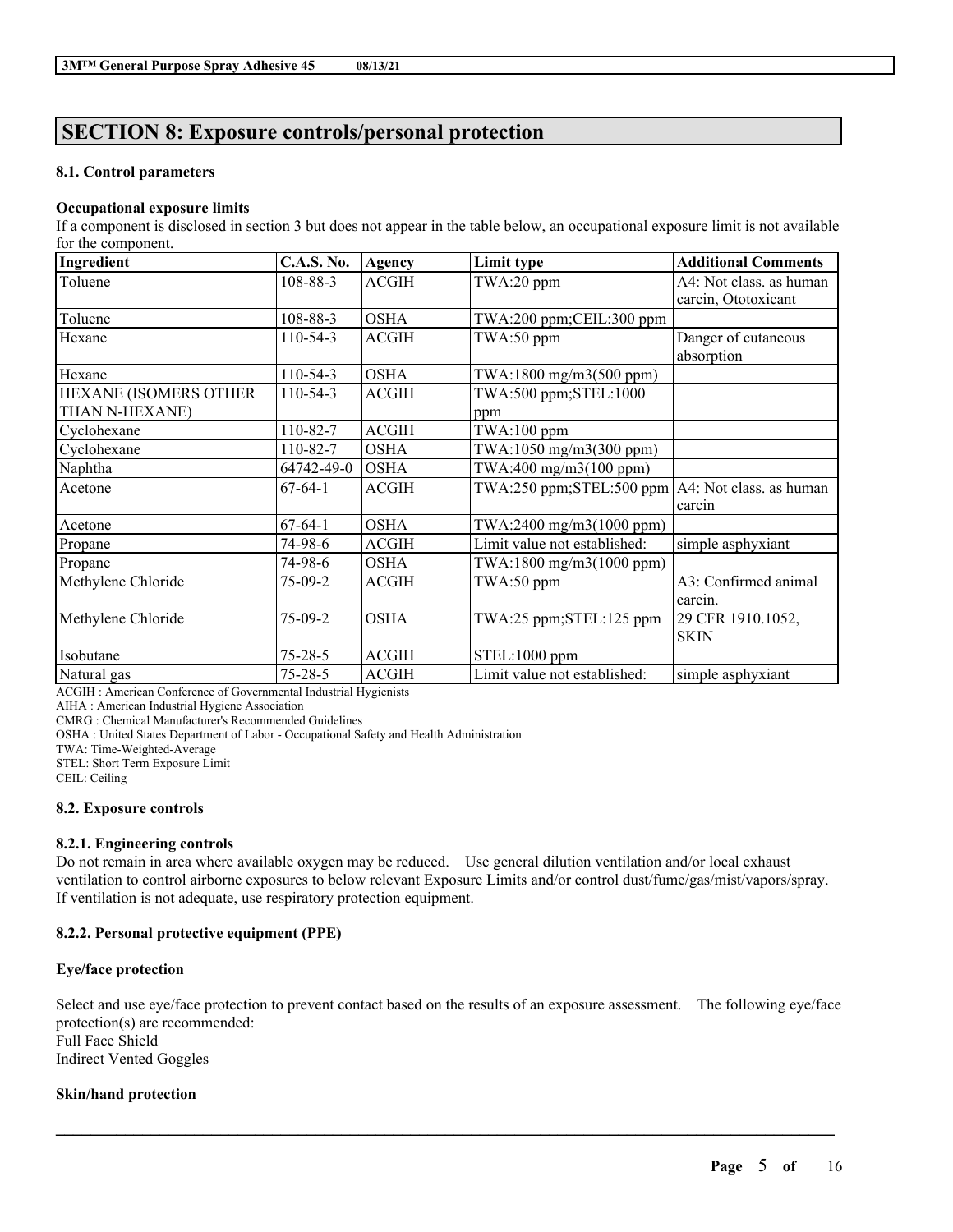Select and use gloves and/or protective clothing approved to relevant local standards to prevent skin contact based on the results of an exposure assessment. Selection should be based on use factors such as exposure levels, concentration of the substance or mixture, frequency and duration, physical challenges such as temperature extremes, and other use conditions. Consult with your glove and/or protective clothing manufacturer for selection of appropriate compatible gloves/protective clothing.

Gloves made from the following material(s) are recommended: Fluoroelastomer Nitrile Rubber

## **Respiratory protection**

An exposure assessment may be needed to decide if a respirator is required. If a respirator is needed, use respirators as part of a full respiratory protection program. Based on the results of the exposure assessment, select from the following respirator type(s) to reduce inhalation exposure:

Half facepiece or full facepiece supplied-air respirator

For questions about suitability for a specific application, consult with your respirator manufacturer.

## **SECTION 9: Physical and chemical properties**

**9.1. Information on basic physical and chemical properties**

| Liquid<br><b>Physical state</b><br>White-Tan<br>Color                                              |
|----------------------------------------------------------------------------------------------------|
|                                                                                                    |
|                                                                                                    |
| <b>Specific Physical Form:</b><br>Aerosol                                                          |
| Mild Solvent<br>Odor                                                                               |
| <b>Odor threshold</b><br>No Data Available                                                         |
| pH<br>Not Applicable                                                                               |
| Not Applicable<br><b>Melting point</b>                                                             |
| <b>Boiling Point</b><br>Not Applicable                                                             |
| <b>Flash Point</b><br>-137 °F [Test Method: Closed Cup] [Details: Propellant]                      |
| 1.9 $[RefStd:ETHER=1]$<br><b>Evaporation rate</b>                                                  |
| Flammability (solid, gas)<br>Not Applicable                                                        |
| No Data Available<br><b>Flammable Limits(LEL)</b>                                                  |
| <b>Flammable Limits(UEL)</b><br>No Data Available                                                  |
| <b>Vapor Pressure</b><br>No Data Available                                                         |
| 2.97 [Ref Std: AIR=1]<br><b>Vapor Density</b>                                                      |
| <b>Density</b><br>$0.81$ g/ml                                                                      |
| <b>Specific Gravity</b><br>$0.81$ [Ref Std:WATER=1]                                                |
| Nil<br><b>Solubility in Water</b>                                                                  |
| Solubility-non-water<br>No Data Available                                                          |
| Partition coefficient: n-octanol/water<br>No Data Available                                        |
| <b>Autoignition temperature</b><br>No Data Available                                               |
| Not Applicable<br><b>Decomposition temperature</b>                                                 |
| <b>Viscosity</b><br>Not Applicable                                                                 |
| <b>Hazardous Air Pollutants</b><br><=1 % weight [Test Method: Calculated]                          |
| <b>Volatile Organic Compounds</b><br>59 % weight [Test Method: calculated per CARB title 2]        |
| <b>Percent volatile</b><br>$78.9\%$ weight                                                         |
| <b>VOC Less H2O &amp; Exempt Solvents</b><br>598.9 g/l [Test Method: calculated SCAQMD rule 443.1] |

# **SECTION 10: Stability and reactivity**

## **10.1. Reactivity**

This material may be reactive with certain agents under certain conditions - see the remaining headings in this section.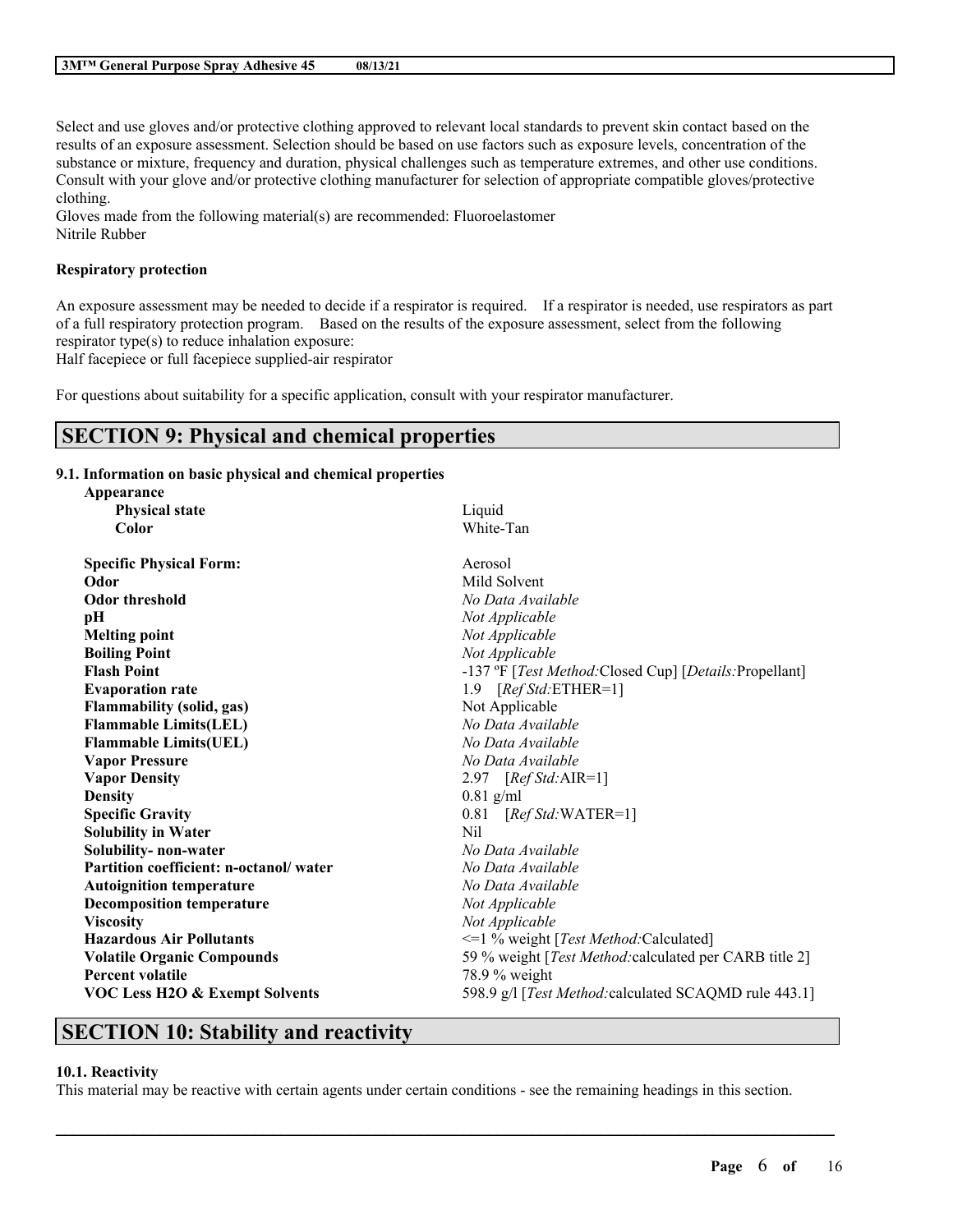#### **10.2. Chemical stability** Stable.

# **10.3. Possibility of hazardous reactions**

Hazardous polymerization will not occur.

### **10.4. Conditions to avoid** Heat Sparks and/or flames

### **10.5. Incompatible materials** Strong oxidizing agents

## **10.6. Hazardous decomposition products**

**Substance Condition**

None known.

Refer to section 5.2 for hazardous decomposition products during combustion.

# **SECTION 11: Toxicological information**

The information below may not be consistent with the material classification in Section 2 if specific ingredient **classifications are mandated by a competent authority. In addition, toxicological data on ingredients may not be** reflected in the material classification and/or the signs and symptoms of exposure, because an ingredient may be present below the threshold for labeling, an ingredient may not be available for exposure, or the data may not be **relevant to the material as a whole.**

**11.1. Information on Toxicological effects**

**Signs and Symptoms of Exposure**

### Based on test data and/or information on the components, this material may produce the following health effects:

### **Inhalation:**

Simple Asphyxiation: Signs/symptoms may include increased heart rate, rapid respirations, drowsiness, headache, incoordination, altered judgement, nausea, vomiting, lethargy, seizures, coma, and may be fatal.

Respiratory Tract Irritation: Signs/symptoms may include cough, sneezing, nasal discharge, headache, hoarseness, and nose and throat pain.

May cause additional health effects (see below).

### **Skin Contact:**

Skin Irritation: Signs/symptoms may include localized redness, swelling, itching, dryness, cracking, blistering, and pain.

### **Eye Contact:**

Severe Eye Irritation: Signs/symptoms may include significant redness, swelling, pain, tearing, cloudy appearance of the cornea, and impaired vision.

### **Ingestion:**

Gastrointestinal Irritation: Signs/symptoms may include abdominal pain, stomach upset, nausea, vomiting and diarrhea.

 $\mathcal{L}_\mathcal{L} = \mathcal{L}_\mathcal{L} = \mathcal{L}_\mathcal{L} = \mathcal{L}_\mathcal{L} = \mathcal{L}_\mathcal{L} = \mathcal{L}_\mathcal{L} = \mathcal{L}_\mathcal{L} = \mathcal{L}_\mathcal{L} = \mathcal{L}_\mathcal{L} = \mathcal{L}_\mathcal{L} = \mathcal{L}_\mathcal{L} = \mathcal{L}_\mathcal{L} = \mathcal{L}_\mathcal{L} = \mathcal{L}_\mathcal{L} = \mathcal{L}_\mathcal{L} = \mathcal{L}_\mathcal{L} = \mathcal{L}_\mathcal{L}$ 

May cause additional health effects (see below).

## **Additional Health Effects:**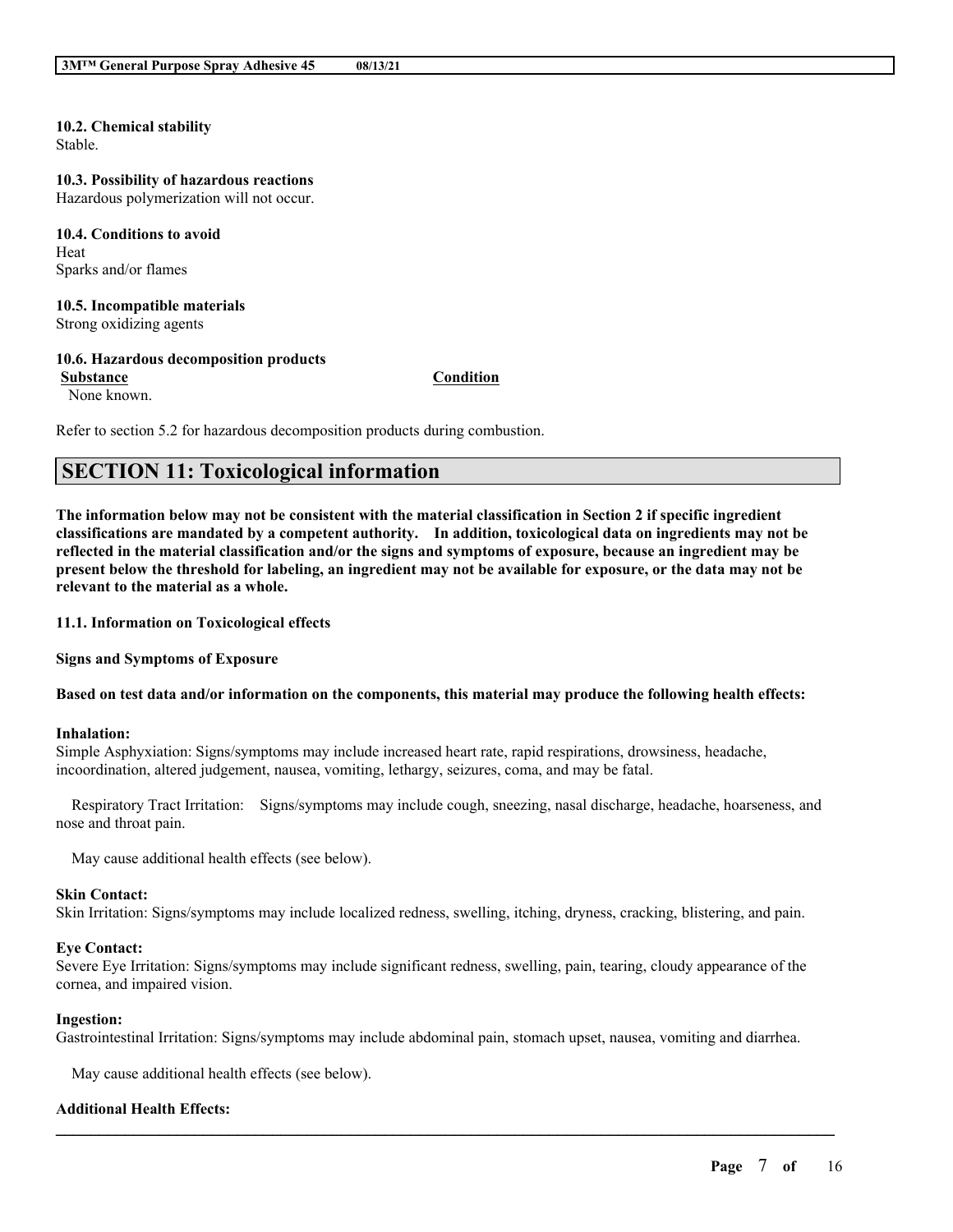### **Single exposure may cause target organ effects:**

Central Nervous System (CNS) Depression: Signs/symptoms may include headache, dizziness, drowsiness, incoordination, nausea, slowed reaction time, slurred speech, giddiness, and unconsciousness.

Single exposure, above recommended guidelines, may cause: Cardiac Sensitization: Signs/symptoms may include irregular heartbeat (arrhythmia), faintness, chest pain, and may be fatal.

### **Reproductive/Developmental Toxicity:**

Contains a chemical or chemicals which can cause birth defects or other reproductive harm.

#### **Carcinogenicity:**

| Ingredient         | CAS No. | <b>Class Description</b>      | <b>Regulation</b>                           |
|--------------------|---------|-------------------------------|---------------------------------------------|
| Methylene Chloride | 75-09-2 | Grp. 2A: Probable human carc. | International Agency for Research on Cancer |
| Methylene Chloride | 75-09-2 | Anticipated human carcinogen  | National Toxicology Program Carcinogens     |
| Methylene Chloride | 75-09-2 | Cancer hazard                 | <b>OSHA Carcinogens</b>                     |

### **Toxicological Data**

If a component is disclosed in section 3 but does not appear in a table below, either no data are available for that endpoint or the data are not sufficient for classification.

### **Acute Toxicity**

| <b>Name</b>                            | Route                   | <b>Species</b> | Value                                             |
|----------------------------------------|-------------------------|----------------|---------------------------------------------------|
| Overall product                        | Dermal                  |                | No data available; calculated ATE $>5,000$ mg/kg  |
| Overall product                        | Inhalation-             |                | No data available; calculated ATE > 50 mg/l       |
|                                        | Vapor $(4 \text{ hr})$  |                |                                                   |
| Overall product                        | Ingestion               |                | No data available; calculated $ATE > 5,000$ mg/kg |
| Isobutane                              | Inhalation-             | Rat            | LC50 276,000 ppm                                  |
|                                        | Gas $(4)$               |                |                                                   |
|                                        | hours)                  |                |                                                   |
| Propane                                | Inhalation-             | Rat            | $LC50 > 200,000$ ppm                              |
|                                        | Gas $(4)$               |                |                                                   |
|                                        | hours)                  |                |                                                   |
| Acetone                                | Dermal                  | Rabbit         | $LD50 > 15,688$ mg/kg                             |
| Acetone                                | Inhalation-             | Rat            | $LC50$ 76 mg/l                                    |
|                                        | Vapor (4                |                |                                                   |
|                                        | hours)                  |                |                                                   |
| Acetone                                | Ingestion               | Rat            | LD50 $5,800$ mg/kg                                |
| Cyclohexane                            | Dermal                  | Rat            | $LD50 > 2,000$ mg/kg                              |
| Cyclohexane                            | Inhalation-             | Rat            | $LC50 > 32.9$ mg/l                                |
|                                        | Vapor (4                |                |                                                   |
|                                        | hours)                  |                |                                                   |
| Cyclohexane                            | Ingestion               | Rat            | $LD50$ 6,200 mg/kg                                |
| Hydrotreated Light Naphtha (Petroleum) | Dermal                  | Rabbit         | $LD50 > 3,160$ mg/kg                              |
| Hydrotreated Light Naphtha (Petroleum) | Inhalation-<br>Vapor (4 | Rat            | $LC50 > 14.7$ mg/l                                |
|                                        | hours)                  |                |                                                   |
| Hydrotreated Light Naphtha (Petroleum) | Ingestion               | Rat            | $LD50 > 5,000$ mg/kg                              |
| Toluene                                | Dermal                  | Rat            | LD50 12,000 mg/kg                                 |
| Toluene                                | Inhalation-             | Rat            | $LC50$ 30 mg/l                                    |
|                                        | Vapor (4                |                |                                                   |
|                                        | hours)                  |                |                                                   |
| Toluene                                | Ingestion               | Rat            | LD50 5,550 mg/kg                                  |
| Hexane                                 | Dermal                  | Rabbit         | $LD50 > 2,000$ mg/kg                              |
| Hexane                                 | Inhalation-             | Rat            | LC50 170 mg/l                                     |
|                                        | Vapor (4                |                |                                                   |
|                                        | hours)                  |                |                                                   |
| Hexane                                 | Ingestion               | Rat            | $LD50 > 28,700$ mg/kg                             |
| Methylene Chloride                     | Dermal                  | Rat            | $LD50 > 2,000$ mg/kg                              |
| Methylene Chloride                     | Inhalation-             | Rat            | LC50 63.7 mg/l                                    |
|                                        | Vapor (4                |                |                                                   |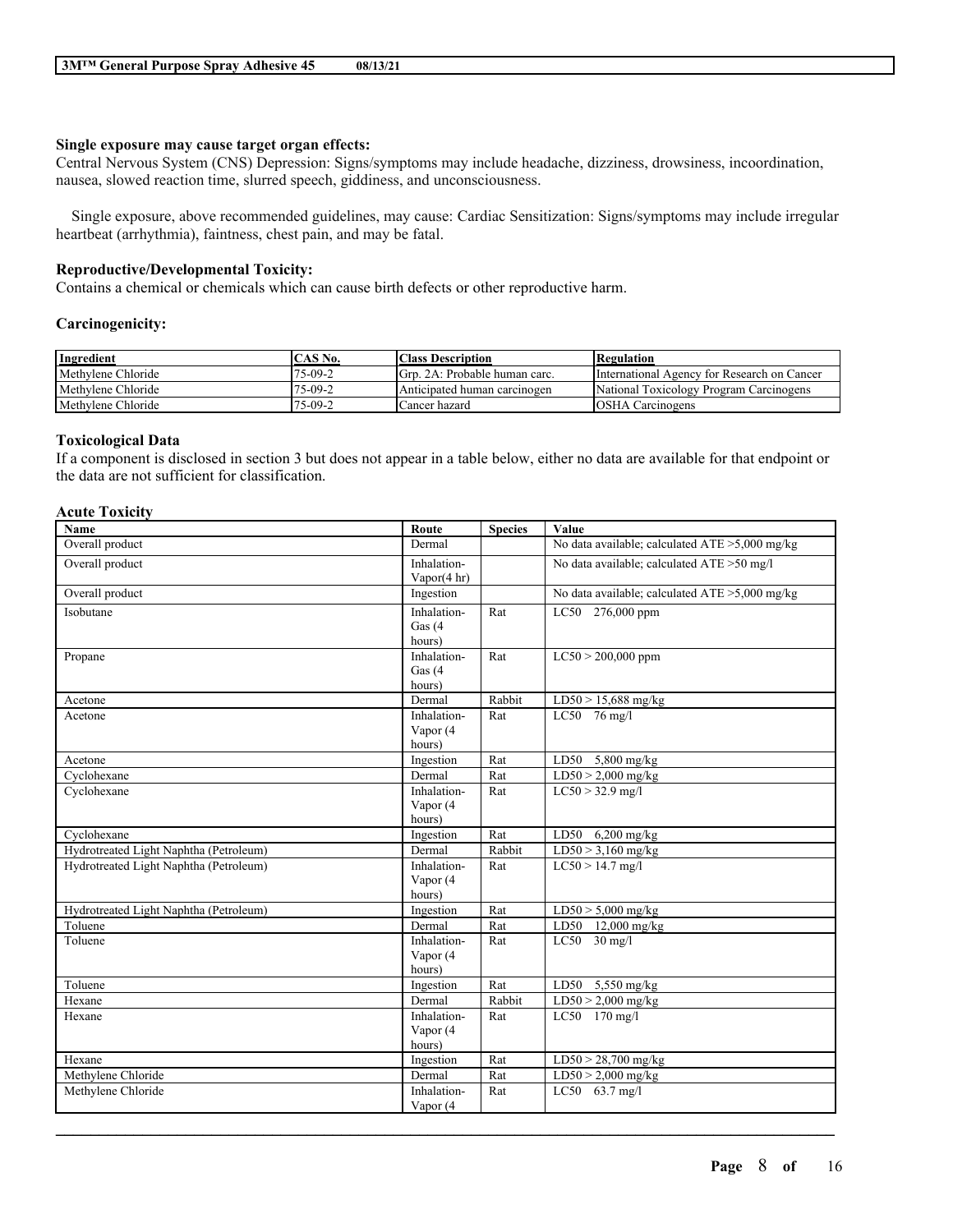|                           | hours      |     |                                             |
|---------------------------|------------|-----|---------------------------------------------|
| Methy<br>vlene<br>hloride | 'no<br>וחז | Rat | . ורי<br>$\cdot$ ne $\cdot$<br>$\mathbf{u}$ |

 $ATE = acute$  toxicity estimate

### **Skin Corrosion/Irritation**

| Name                                   | <b>Species</b> | Value                     |
|----------------------------------------|----------------|---------------------------|
|                                        |                |                           |
| Isobutane                              | Professio      | No significant irritation |
|                                        | nal            |                           |
|                                        | judgeme        |                           |
|                                        | nt             |                           |
| Propane                                | Rabbit         | Minimal irritation        |
| Acetone                                | Mouse          | Minimal irritation        |
| Cyclohexane                            | Rabbit         | Mild irritant             |
| Hydrotreated Light Naphtha (Petroleum) | Rabbit         | Irritant                  |
| Toluene                                | Rabbit         | Irritant                  |
| Hexane                                 | Human          | Mild irritant             |
|                                        | and            |                           |
|                                        | animal         |                           |
| Methylene Chloride                     | Rabbit         | Irritant                  |

### **Serious Eye Damage/Irritation**

| Name                                   | <b>Species</b> | Value                     |
|----------------------------------------|----------------|---------------------------|
|                                        |                |                           |
| Isobutane                              | Professio      | No significant irritation |
|                                        | nal            |                           |
|                                        | judgeme        |                           |
|                                        | nt             |                           |
| Propane                                | Rabbit         | Mild irritant             |
| Acetone                                | Rabbit         | Severe irritant           |
| Cyclohexane                            | Rabbit         | Mild irritant             |
| Hydrotreated Light Naphtha (Petroleum) | Rabbit         | Mild irritant             |
| Toluene                                | Rabbit         | Moderate irritant         |
| Hexane                                 | Rabbit         | Mild irritant             |
| Methylene Chloride                     | Rabbit         | Severe irritant           |

## **Skin Sensitization**

| Name                                   | <b>Species</b> | Value          |
|----------------------------------------|----------------|----------------|
| Hydrotreated Light Naphtha (Petroleum) | Guinea         | Not classified |
|                                        | pig            |                |
| Toluene                                | Guinea         | Not classified |
|                                        | pig            |                |
| Hexane                                 | Human          | Not classified |

## **Respiratory Sensitization**

For the component/components, either no data are currently available or the data are not sufficient for classification.

### **Germ Cell Mutagenicity**

| Name                                   | Route    | <b>Value</b>                                   |
|----------------------------------------|----------|------------------------------------------------|
|                                        |          |                                                |
| Isobutane                              | In Vitro | Not mutagenic                                  |
| Propane                                | In Vitro | Not mutagenic                                  |
| Acetone                                | In vivo  | Not mutagenic                                  |
| Acetone                                | In Vitro | Some positive data exist, but the data are not |
|                                        |          | sufficient for classification                  |
| Cyclohexane                            | In Vitro | Not mutagenic                                  |
| Cyclohexane                            | In vivo  | Some positive data exist, but the data are not |
|                                        |          | sufficient for classification                  |
| Hydrotreated Light Naphtha (Petroleum) | In Vitro | Not mutagenic                                  |
| Toluene                                | In Vitro | Not mutagenic                                  |
| Toluene                                | In vivo  | Not mutagenic                                  |
| Hexane                                 | In Vitro | Not mutagenic                                  |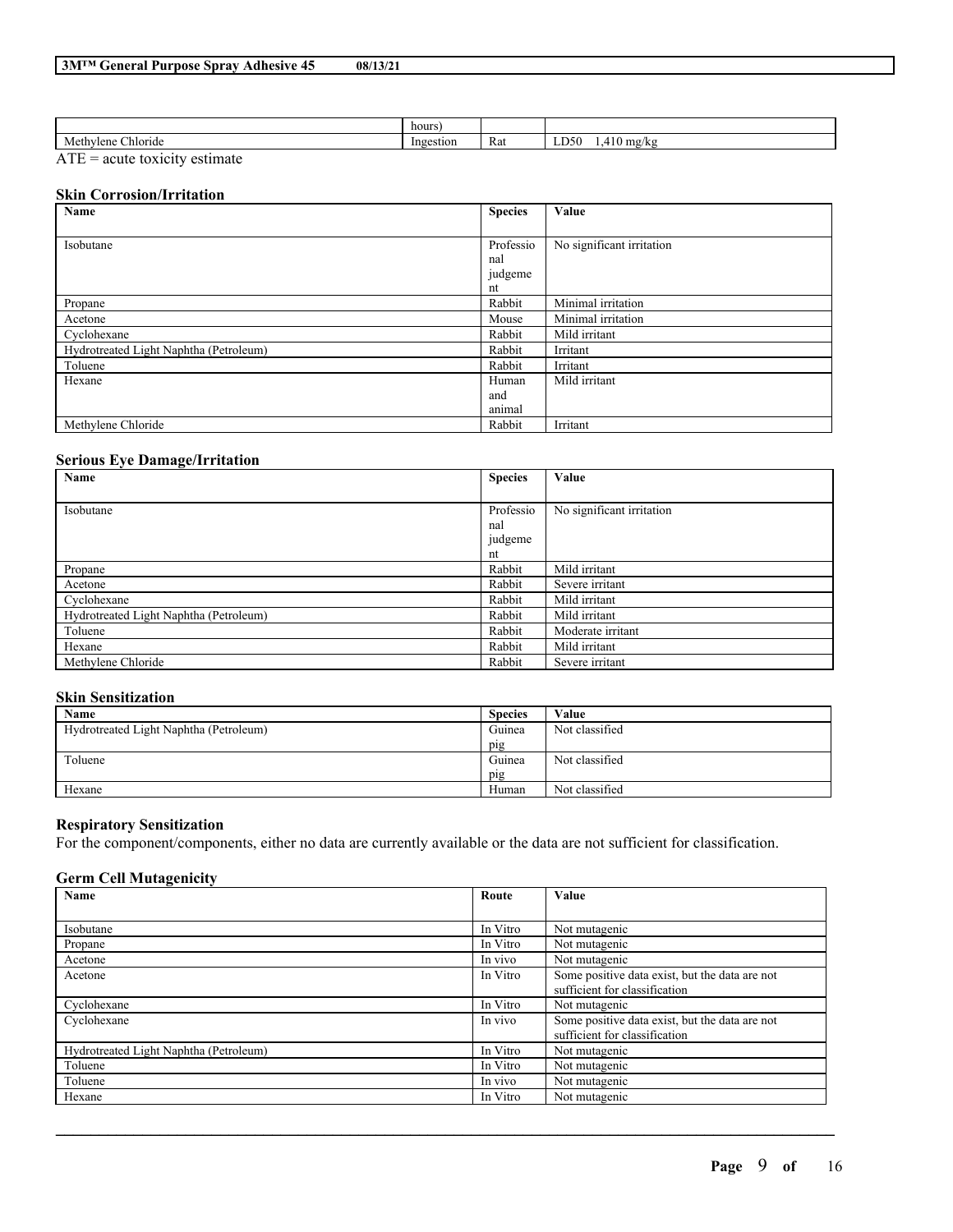| Hexane             | In vivo  | Not mutagenic                                  |
|--------------------|----------|------------------------------------------------|
| Methylene Chloride | In vivo  | Not mutagenic                                  |
| Methylene Chloride | In Vitro | Some positive data exist, but the data are not |
|                    |          | sufficient for classification                  |

## **Carcinogenicity**

| Name                                   | Route      | <b>Species</b> | Value                                                                           |
|----------------------------------------|------------|----------------|---------------------------------------------------------------------------------|
| Acetone                                | <b>Not</b> | Multiple       | Not carcinogenic                                                                |
|                                        | Specified  | animal         |                                                                                 |
|                                        |            | species        |                                                                                 |
| Hydrotreated Light Naphtha (Petroleum) | Inhalation | Mouse          | Some positive data exist, but the data are not<br>sufficient for classification |
| Toluene                                | Dermal     | Mouse          | Some positive data exist, but the data are not<br>sufficient for classification |
| Toluene                                | Ingestion  | Rat            | Some positive data exist, but the data are not<br>sufficient for classification |
| Toluene                                | Inhalation | Mouse          | Some positive data exist, but the data are not<br>sufficient for classification |
| Hexane                                 | Dermal     | Mouse          | Not carcinogenic                                                                |
| Hexane                                 | Inhalation | Mouse          | Some positive data exist, but the data are not                                  |
|                                        |            |                | sufficient for classification                                                   |
| Methylene Chloride                     | Inhalation | Multiple       | Carcinogenic                                                                    |
|                                        |            | animal         |                                                                                 |
|                                        |            | species        |                                                                                 |

## **Reproductive Toxicity**

## **Reproductive and/or Developmental Effects**

| <b>Name</b>        | Route      | Value                                  | <b>Species</b>                | <b>Test Result</b>                           | <b>Exposure</b><br><b>Duration</b> |
|--------------------|------------|----------------------------------------|-------------------------------|----------------------------------------------|------------------------------------|
| Acetone            | Ingestion  | Not classified for male reproduction   | Rat                           | <b>NOAEL 1,700</b><br>mg/kg/day              | 13 weeks                           |
| Acetone            | Inhalation | Not classified for development         | Rat                           | <b>NOAEL 5.2</b><br>mg/l                     | during<br>organogenesi<br>$\,$ S   |
| Cyclohexane        | Inhalation | Not classified for female reproduction | Rat                           | <b>NOAEL 24</b><br>mg/l                      | 2 generation                       |
| Cyclohexane        | Inhalation | Not classified for male reproduction   | Rat                           | <b>NOAEL 24</b><br>mg/l                      | 2 generation                       |
| Cyclohexane        | Inhalation | Not classified for development         | Rat                           | NOAEL 6.9<br>mg/l                            | 2 generation                       |
| Toluene            | Inhalation | Not classified for female reproduction | Human                         | <b>NOAEL Not</b><br>available                | occupational<br>exposure           |
| Toluene            | Inhalation | Not classified for male reproduction   | Rat                           | <b>NOAEL 2.3</b><br>mg/l                     | 1 generation                       |
| Toluene            | Ingestion  | Toxic to development                   | Rat                           | <b>LOAEL 520</b><br>mg/kg/day                | during<br>gestation                |
| Toluene            | Inhalation | Toxic to development                   | Human                         | <b>NOAEL Not</b><br>available                | poisoning<br>and/or abuse          |
| Hexane             | Ingestion  | Not classified for development         | Mouse                         | <b>NOAEL 2,200</b><br>mg/kg/day              | during<br>organogenesi<br>S        |
| Hexane             | Inhalation | Not classified for development         | Rat                           | NOAEL 0.7<br>mg/l                            | during<br>gestation                |
| Hexane             | Ingestion  | Toxic to male reproduction             | Rat                           | $\overline{\text{NOAEL}}$ 1,140<br>mg/kg/day | 90 days                            |
| Hexane             | Inhalation | Toxic to male reproduction             | Rat                           | LOAEL 3.52<br>mg/l                           | 28 days                            |
| Methylene Chloride | Inhalation | Not classified for female reproduction | Rat                           | <b>NOAEL 5.2</b><br>mg/l                     | 2 generation                       |
| Methylene Chloride | Inhalation | Not classified for male reproduction   | Rat                           | <b>NOAEL 5.2</b><br>mg/l                     | 2 generation                       |
| Methylene Chloride | Inhalation | Not classified for development         | Multiple<br>animal<br>species | <b>NOAEL 4.3</b><br>mg/l                     | during<br>gestation                |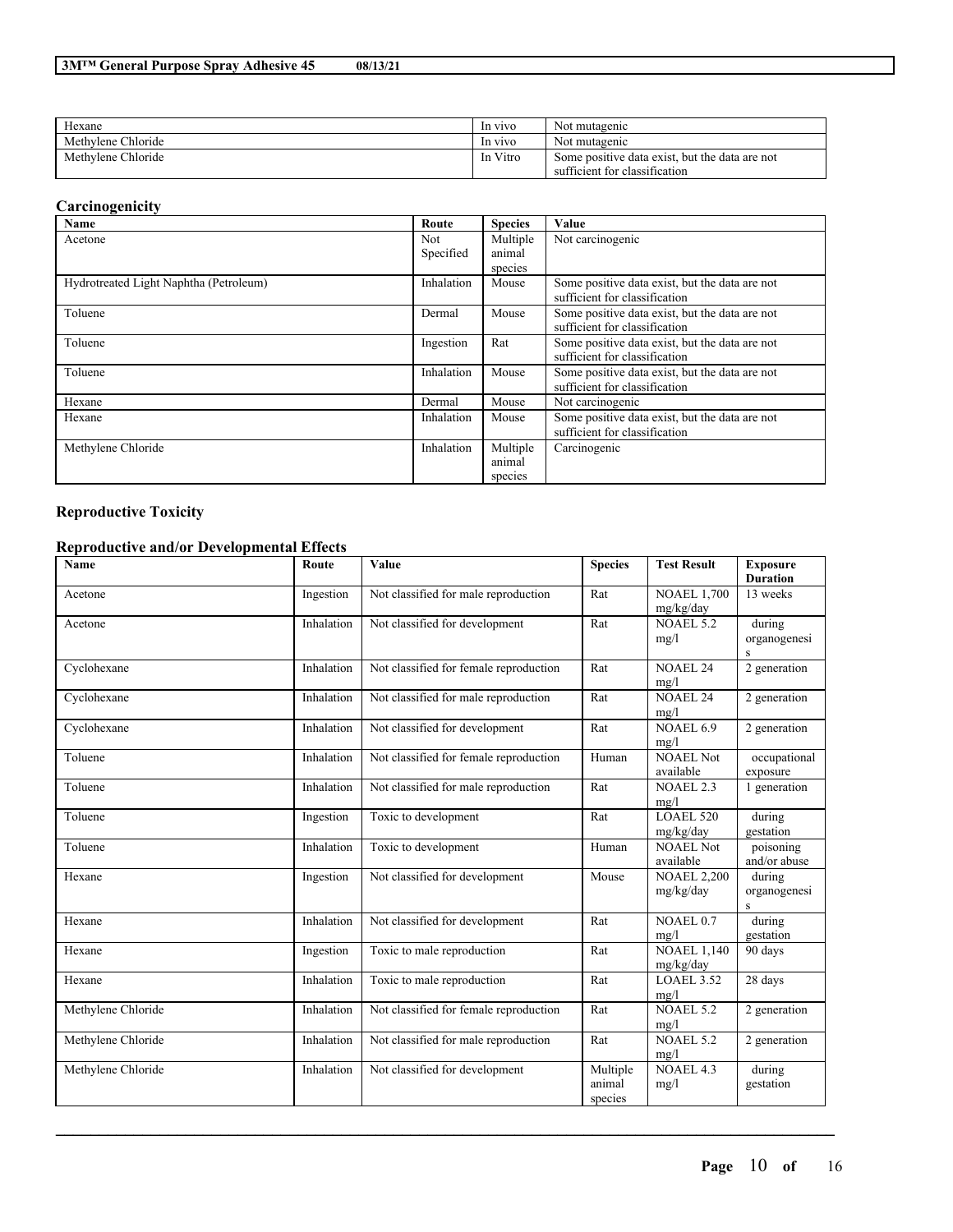# **Target Organ(s)**

# **Specific Target Organ Toxicity - single exposure**

| <b>Name</b>                               | Route      | <b>Target Organ(s)</b>               | Value                                                                              | <b>Species</b>                    | <b>Test Result</b>            | <b>Exposure</b><br><b>Duration</b> |
|-------------------------------------------|------------|--------------------------------------|------------------------------------------------------------------------------------|-----------------------------------|-------------------------------|------------------------------------|
| Isobutane                                 | Inhalation | cardiac sensitization                | Causes damage to organs                                                            | Multiple<br>animal<br>species     | <b>NOAEL Not</b><br>available |                                    |
| Isobutane                                 | Inhalation | central nervous<br>system depression | May cause drowsiness or<br>dizziness                                               | Human<br>and<br>animal            | <b>NOAEL Not</b><br>available |                                    |
| Isobutane                                 | Inhalation | respiratory irritation               | Not classified                                                                     | Mouse                             | <b>NOAEL Not</b><br>available |                                    |
| Propane                                   | Inhalation | cardiac sensitization                | Causes damage to organs                                                            | Human                             | <b>NOAEL Not</b><br>available |                                    |
| Propane                                   | Inhalation | central nervous<br>system depression | May cause drowsiness or<br>dizziness                                               | Human                             | <b>NOAEL Not</b><br>available |                                    |
| Propane                                   | Inhalation | respiratory irritation               | Not classified                                                                     | Human                             | <b>NOAEL Not</b><br>available |                                    |
| Acetone                                   | Inhalation | central nervous<br>system depression | May cause drowsiness or<br>dizziness                                               | Human                             | <b>NOAEL Not</b><br>available |                                    |
| Acetone                                   | Inhalation | respiratory irritation               | Some positive data exist, but the<br>data are not sufficient for<br>classification | Human                             | <b>NOAEL Not</b><br>available |                                    |
| Acetone                                   | Inhalation | immune system                        | Not classified                                                                     | Human                             | <b>NOAEL 1.19</b><br>mg/l     | 6 hours                            |
| Acetone                                   | Inhalation | liver                                | Not classified                                                                     | Guinea<br>pig                     | <b>NOAEL Not</b><br>available |                                    |
| Acetone                                   | Ingestion  | central nervous<br>system depression | May cause drowsiness or<br>dizziness                                               | Human                             | <b>NOAEL Not</b><br>available | poisoning<br>and/or abuse          |
| Cyclohexane                               | Inhalation | central nervous<br>system depression | May cause drowsiness or<br>dizziness                                               | Human<br>and<br>animal            | <b>NOAEL Not</b><br>available |                                    |
| Cyclohexane                               | Inhalation | respiratory irritation               | Some positive data exist, but the<br>data are not sufficient for<br>classification | Human<br>and<br>animal            | <b>NOAEL Not</b><br>available |                                    |
| Cyclohexane                               | Ingestion  | central nervous<br>system depression | May cause drowsiness or<br>dizziness                                               | Professio<br>nal<br>judgeme<br>nt | <b>NOAEL Not</b><br>available |                                    |
| Hydrotreated Light<br>Naphtha (Petroleum) | Inhalation | central nervous<br>system depression | May cause drowsiness or<br>dizziness                                               | Human<br>and<br>animal            | <b>NOAEL Not</b><br>available |                                    |
| Hydrotreated Light<br>Naphtha (Petroleum) | Inhalation | respiratory irritation               | Some positive data exist, but the<br>data are not sufficient for<br>classification |                                   | <b>NOAEL Not</b><br>available |                                    |
| Hydrotreated Light<br>Naphtha (Petroleum) | Ingestion  | central nervous<br>system depression | May cause drowsiness or<br>dizziness                                               | Professio<br>nal<br>judgeme<br>nt | <b>NOAEL Not</b><br>available |                                    |
| Toluene                                   | Inhalation | central nervous<br>system depression | May cause drowsiness or<br>dizziness                                               | Human                             | <b>NOAEL Not</b><br>available |                                    |
| Toluene                                   | Inhalation | respiratory irritation               | Some positive data exist, but the<br>data are not sufficient for<br>classification | Human                             | <b>NOAEL Not</b><br>available |                                    |
| Toluene                                   | Inhalation | immune system                        | Not classified                                                                     | Mouse                             | <b>NOAEL</b><br>$0.004$ mg/l  | 3 hours                            |
| Toluene                                   | Ingestion  | central nervous<br>system depression | May cause drowsiness or<br>dizziness                                               | Human                             | <b>NOAEL Not</b><br>available | poisoning<br>and/or abuse          |
| Hexane                                    | Inhalation | central nervous<br>system depression | May cause drowsiness or<br>dizziness                                               | Human                             | <b>NOAEL Not</b><br>available | not available                      |
| Hexane                                    | Inhalation | respiratory irritation               | Some positive data exist, but the<br>data are not sufficient for<br>classification | Rabbit                            | <b>NOAEL</b> Not<br>available | 8 hours                            |
| Hexane                                    | Inhalation | respiratory system                   | Not classified                                                                     | Rat                               | <b>NOAEL 24.6</b>             | 8 hours                            |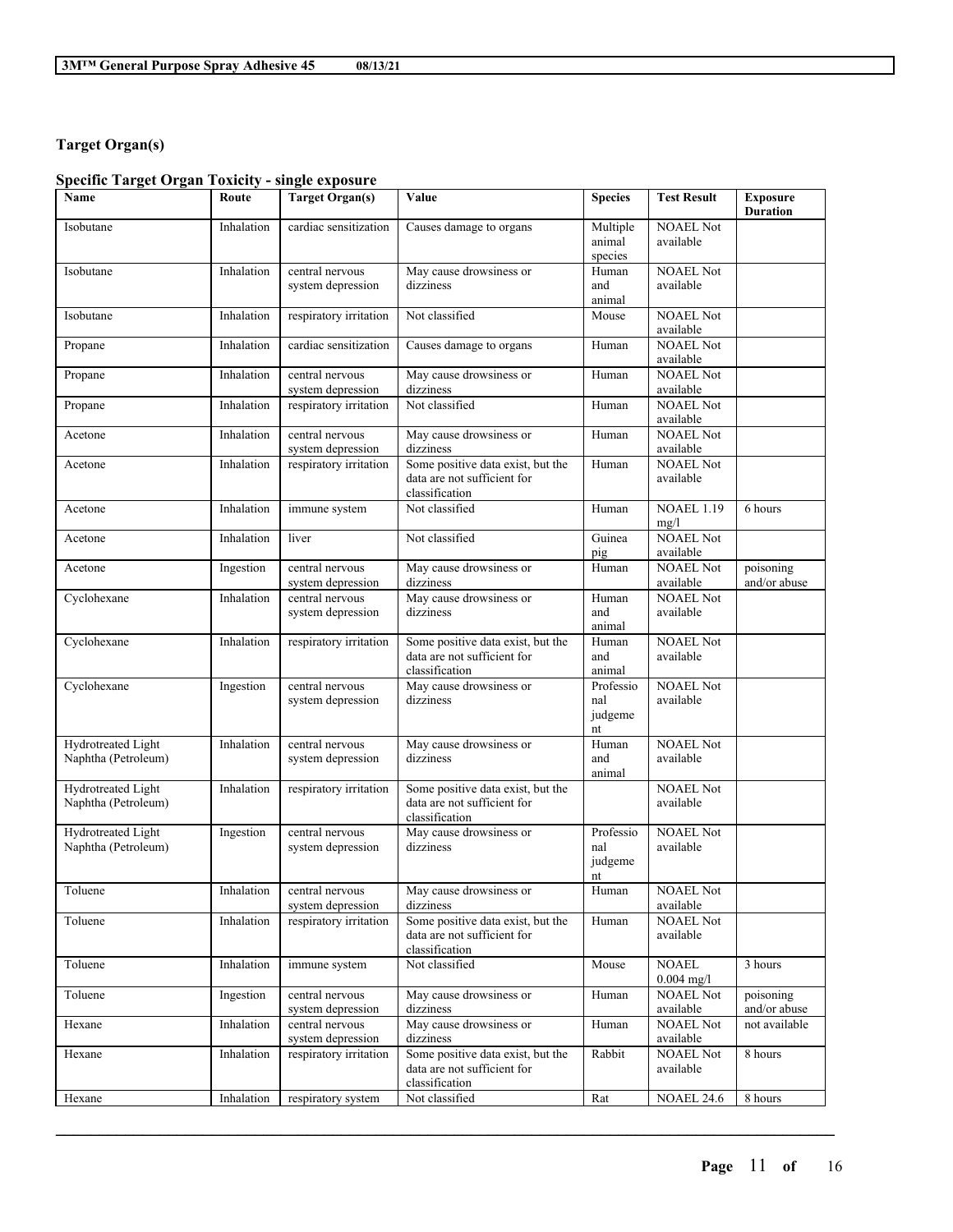|                    |            |                                      |                                                                                    |       | mg/l                          |                          |
|--------------------|------------|--------------------------------------|------------------------------------------------------------------------------------|-------|-------------------------------|--------------------------|
| Methylene Chloride | Dermal     | blood                                | Some positive data exist, but the<br>data are not sufficient for<br>classification | Rat   | <b>NOAEL Not</b><br>available | 4 hours                  |
| Methylene Chloride | Inhalation | central nervous<br>system depression | May cause drowsiness or<br>dizziness                                               | Human | <b>NOAEL Not</b><br>available | occupational<br>exposure |
| Methylene Chloride | Inhalation | blood                                | Some positive data exist, but the<br>data are not sufficient for<br>classification | Human | <b>NOAEL Not</b><br>available |                          |
| Methylene Chloride | Inhalation | respiratory irritation               | Some positive data exist, but the<br>data are not sufficient for<br>classification |       | <b>NOAEL Not</b><br>available |                          |

# **Specific Target Organ Toxicity - repeated exposure**

| Name        | Route      | <b>Target Organ(s)</b>                          | Value                                                                  | <b>Species</b> | <b>Test Result</b>                  | <b>Exposure</b><br><b>Duration</b> |
|-------------|------------|-------------------------------------------------|------------------------------------------------------------------------|----------------|-------------------------------------|------------------------------------|
| Isobutane   | Inhalation | kidney and/or<br>bladder                        | Not classified                                                         | Rat            | <b>NOAEL</b><br>4,500 ppm           | 13 weeks                           |
| Acetone     | Dermal     | eyes                                            | Not classified                                                         | Guinea<br>pig  | <b>NOAEL Not</b><br>available       | 3 weeks                            |
| Acetone     | Inhalation | hematopoietic<br>system                         | Not classified                                                         | Human          | <b>NOAEL 3</b><br>mg/l              | 6 weeks                            |
| Acetone     | Inhalation | immune system                                   | Not classified                                                         | Human          | <b>NOAEL 1.19</b><br>mg/l           | 6 days                             |
| Acetone     | Inhalation | kidney and/or<br>bladder                        | Not classified                                                         | Guinea<br>pig  | <b>NOAEL 119</b><br>mg/l            | not available                      |
| Acetone     | Inhalation | heart   liver                                   | Not classified                                                         | Rat            | <b>NOAEL 45</b><br>mg/l             | 8 weeks                            |
| Acetone     | Ingestion  | kidney and/or<br>bladder                        | Not classified                                                         | Rat            | <b>NOAEL 900</b><br>mg/kg/day       | 13 weeks                           |
| Acetone     | Ingestion  | heart                                           | Not classified                                                         | Rat            | <b>NOAEL</b><br>2,500<br>mg/kg/day  | 13 weeks                           |
| Acetone     | Ingestion  | hematopoietic<br>system                         | Not classified                                                         | Rat            | <b>NOAEL 200</b><br>mg/kg/day       | 13 weeks                           |
| Acetone     | Ingestion  | liver                                           | Not classified                                                         | Mouse          | <b>NOAEL</b><br>3,896<br>mg/kg/day  | 14 days                            |
| Acetone     | Ingestion  | eyes                                            | Not classified                                                         | Rat            | <b>NOAEL</b><br>3,400<br>mg/kg/day  | 13 weeks                           |
| Acetone     | Ingestion  | respiratory system                              | Not classified                                                         | Rat            | <b>NOAEL</b><br>2,500<br>mg/kg/day  | 13 weeks                           |
| Acetone     | Ingestion  | muscles                                         | Not classified                                                         | Rat            | <b>NOAEL</b><br>$2,500$ mg/kg       | 13 weeks                           |
| Acetone     | Ingestion  | skin   bone, teeth,<br>nails, and/or hair       | Not classified                                                         | Mouse          | <b>NOAEL</b><br>11,298<br>mg/kg/day | 13 weeks                           |
| Cyclohexane | Inhalation | liver                                           | Not classified                                                         | Rat            | <b>NOAEL 24</b><br>mg/l             | 90 days                            |
| Cyclohexane | Inhalation | auditory system                                 | Not classified                                                         | Rat            | <b>NOAEL 1.7</b><br>mg/l            | 90 days                            |
| Cyclohexane | Inhalation | kidney and/or<br>bladder                        | Not classified                                                         | Rabbit         | <b>NOAEL 2.7</b><br>mg/l            | 10 weeks                           |
| Cyclohexane | Inhalation | hematopoietic<br>system                         | Not classified                                                         | Mouse          | <b>NOAEL 24</b><br>mg/l             | 14 weeks                           |
| Cyclohexane | Inhalation | peripheral nervous<br>system                    | Not classified                                                         | Rat            | <b>NOAEL 8.6</b><br>mg/l            | 30 weeks                           |
| Toluene     | Inhalation | auditory system  <br>eyes   olfactory<br>system | Causes damage to organs through<br>prolonged or repeated exposure      | Human          | <b>NOAEL Not</b><br>available       | poisoning<br>and/or abuse          |
| Toluene     | Inhalation | nervous system                                  | May cause damage to organs<br>though prolonged or repeated<br>exposure | Human          | <b>NOAEL Not</b><br>available       | poisoning<br>and/or abuse          |
| Toluene     | Inhalation | respiratory system                              | Some positive data exist, but the<br>data are not sufficient for       | Rat            | LOAEL 2.3<br>mg/l                   | 15 months                          |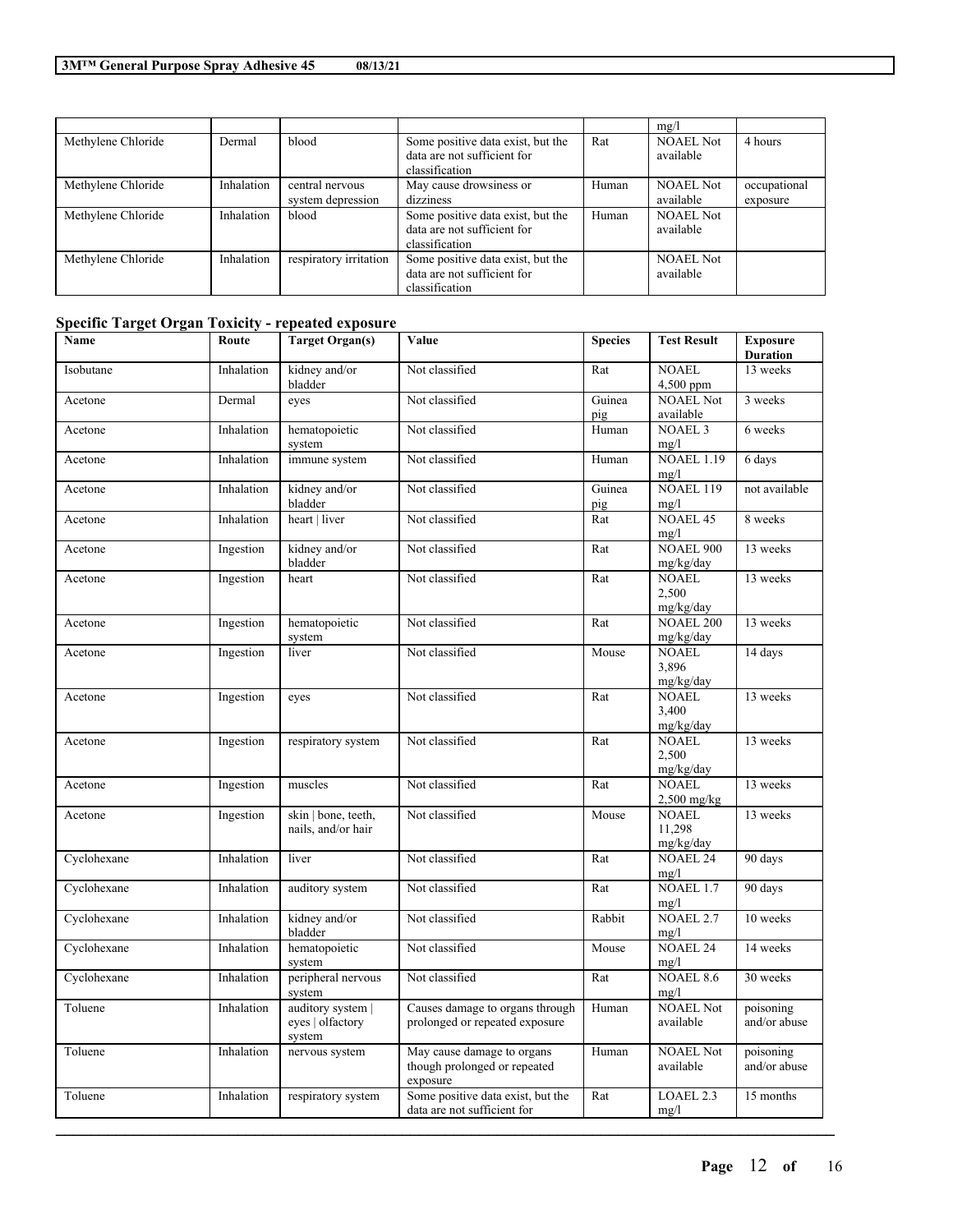|                    |            |                                                                                                        | classification                                                                     |                               |                                    |                          |
|--------------------|------------|--------------------------------------------------------------------------------------------------------|------------------------------------------------------------------------------------|-------------------------------|------------------------------------|--------------------------|
| Toluene            | Inhalation | heart   liver   kidney<br>and/or bladder                                                               | Not classified                                                                     | Rat                           | <b>NOAEL 11.3</b><br>mg/l          | 15 weeks                 |
| Toluene            | Inhalation | endocrine system                                                                                       | Not classified                                                                     | Rat                           | NOAEL 1.1<br>mg/l                  | 4 weeks                  |
| Toluene            | Inhalation | immune system                                                                                          | Not classified                                                                     | Mouse                         | <b>NOAEL Not</b><br>available      | 20 days                  |
| Toluene            | Inhalation | bone, teeth, nails,<br>and/or hair                                                                     | Not classified                                                                     | Mouse                         | $NOAEL$ 1.1<br>mg/l                | 8 weeks                  |
| Toluene            | Inhalation | hematopoietic<br>system   vascular<br>system                                                           | Not classified                                                                     | Human                         | <b>NOAEL Not</b><br>available      | occupational<br>exposure |
| Toluene            | Inhalation | gastrointestinal tract                                                                                 | Not classified                                                                     | Multiple<br>animal<br>species | <b>NOAEL 11.3</b><br>mg/l          | 15 weeks                 |
| Toluene            | Ingestion  | nervous system                                                                                         | Some positive data exist, but the<br>data are not sufficient for<br>classification | Rat                           | <b>NOAEL 625</b><br>mg/kg/day      | 13 weeks                 |
| Toluene            | Ingestion  | heart                                                                                                  | Not classified                                                                     | Rat                           | <b>NOAEL</b><br>2,500<br>mg/kg/day | 13 weeks                 |
| Toluene            | Ingestion  | liver   kidney and/or<br>bladder                                                                       | Not classified                                                                     | Multiple<br>animal<br>species | <b>NOAEL</b><br>2,500<br>mg/kg/day | 13 weeks                 |
| Toluene            | Ingestion  | hematopoietic<br>system                                                                                | Not classified                                                                     | Mouse                         | <b>NOAEL 600</b><br>mg/kg/day      | 14 days                  |
| Toluene            | Ingestion  | endocrine system                                                                                       | Not classified                                                                     | Mouse                         | <b>NOAEL 105</b><br>mg/kg/day      | 28 days                  |
| Toluene            | Ingestion  | immune system                                                                                          | Not classified                                                                     | Mouse                         | <b>NOAEL 105</b><br>mg/kg/day      | 4 weeks                  |
| Hexane             | Inhalation | peripheral nervous<br>system                                                                           | Causes damage to organs through<br>prolonged or repeated exposure                  | Human                         | <b>NOAEL Not</b><br>available      | occupational<br>exposure |
| Hexane             | Inhalation | respiratory system                                                                                     | Some positive data exist, but the<br>data are not sufficient for<br>classification | Mouse                         | <b>LOAEL 1.76</b><br>mg/l          | 13 weeks                 |
| Hexane             | Inhalation | liver                                                                                                  | Not classified                                                                     | Rat                           | <b>NOAEL Not</b><br>available      | 6 months                 |
| Hexane             | Inhalation | kidney and/or<br>bladder                                                                               | Not classified                                                                     | Rat                           | LOAEL 1.76<br>mg/l                 | 6 months                 |
| Hexane             | Inhalation | hematopoietic<br>system                                                                                | Not classified                                                                     | Mouse                         | <b>NOAEL 35.2</b><br>mg/l          | 13 weeks                 |
| Hexane             | Inhalation | auditory system  <br>immune system  <br>eyes                                                           | Not classified                                                                     | Human                         | <b>NOAEL Not</b><br>available      | occupational<br>exposure |
| Hexane             | Inhalation | heart   skin  <br>endocrine system                                                                     | Not classified                                                                     | Rat                           | <b>NOAEL 1.76</b><br>mg/l          | 6 months                 |
| Hexane             | Ingestion  | peripheral nervous<br>system                                                                           | Some positive data exist, but the<br>data are not sufficient for<br>classification | Rat                           | <b>NOAEL</b><br>1,140<br>mg/kg/day | $90 \text{ days}$        |
| Hexane             | Ingestion  | endocrine system  <br>hematopoietic<br>system   liver  <br>immune system  <br>kidney and/or<br>bladder | Not classified                                                                     | Rat                           | <b>NOAEL Not</b><br>available      | 13 weeks                 |
| Methylene Chloride | Inhalation | kidney and/or<br>bladder                                                                               | Some positive data exist, but the<br>data are not sufficient for<br>classification | Rat                           | <b>LOAEL 6.95</b><br>mg/l          | 2 years                  |
| Methylene Chloride | Inhalation | liver                                                                                                  | Some positive data exist, but the<br>data are not sufficient for<br>classification | Rat                           | <b>NOAEL 0.17</b><br>mg/l          | 2 years                  |
| Methylene Chloride | Inhalation | respiratory system                                                                                     | Some positive data exist, but the<br>data are not sufficient for<br>classification | Multiple<br>animal<br>species | LOAEL 35<br>mg/l                   | 8 weeks                  |
| Methylene Chloride | Inhalation | heart                                                                                                  | Not classified                                                                     | Human                         | <b>NOAEL Not</b><br>available      |                          |
| Methylene Chloride | Inhalation | immune system                                                                                          | Not classified                                                                     | Rat                           | <b>NOAEL 18</b>                    | 28 days                  |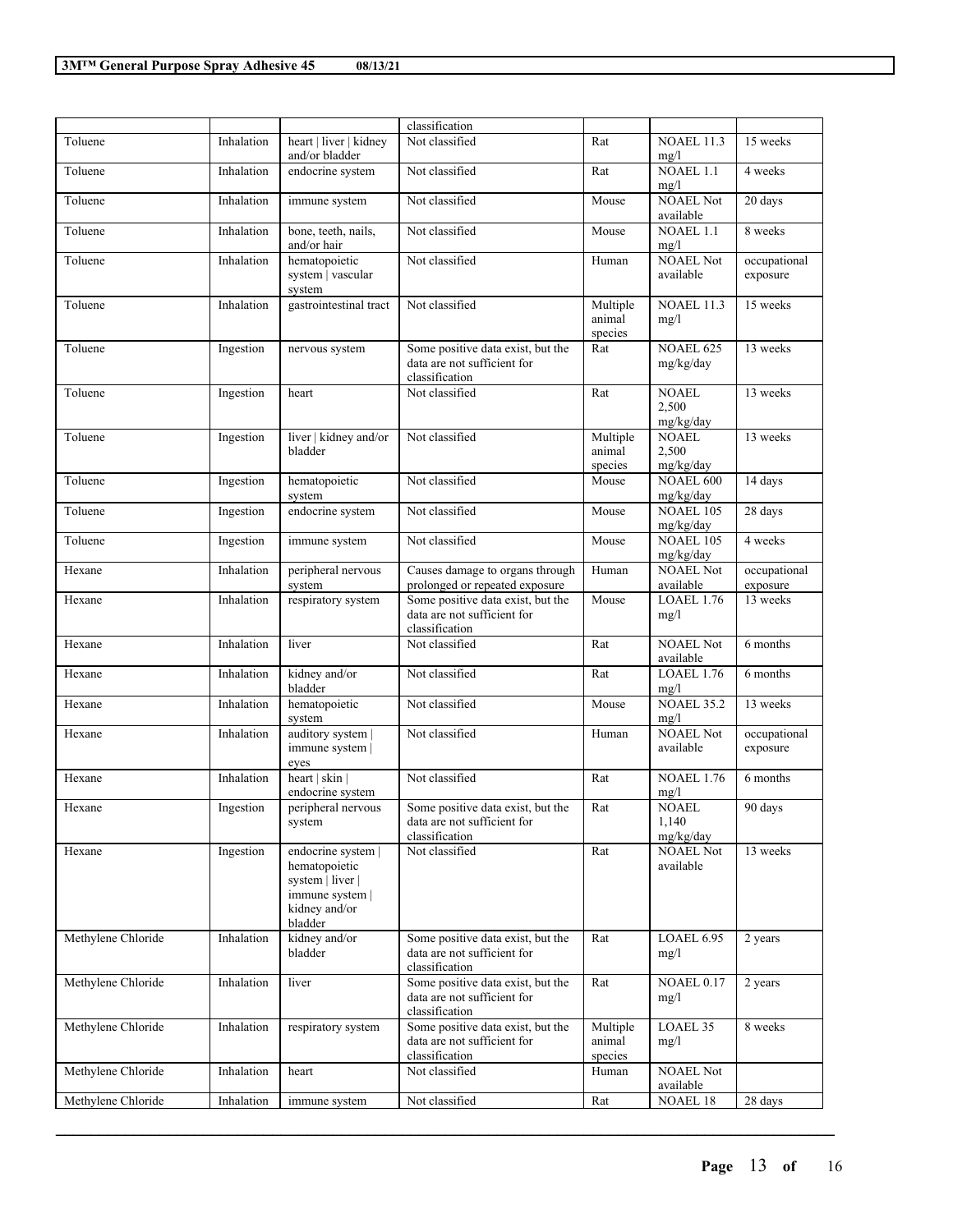|                    |           |               |                                   |     | mg/l             |           |
|--------------------|-----------|---------------|-----------------------------------|-----|------------------|-----------|
| Methylene Chloride | Ingestion | liver         | Some positive data exist, but the | Rat | LOAEL            | 3 months  |
|                    |           |               | data are not sufficient for       |     | 1.200            |           |
|                    |           |               | classification                    |     | mg/kg/day        |           |
| Methylene Chloride | Ingestion | blood         | Not classified                    | Rat | <b>NOAEL 249</b> | 2 years   |
|                    |           |               |                                   |     | mg/kg/day        |           |
| Methylene Chloride | Ingestion | kidney and/or | Not classified                    | Rat | <b>NOAEL</b>     | 3 months  |
|                    |           | bladder       |                                   |     | 1,469            |           |
|                    |           |               |                                   |     | mg/kg/day        |           |
| Methylene Chloride | Ingestion | eves          | Not classified                    | Rat | <b>NOAEL 249</b> | 104 weeks |
|                    |           |               |                                   |     | mg/kg/day        |           |

### **Aspiration Hazard**

| Name                                   | Value             |
|----------------------------------------|-------------------|
| Cyclohexane                            | Aspiration hazard |
| Hydrotreated Light Naphtha (Petroleum) | Aspiration hazard |
| Toluene                                | Aspiration hazard |
| Hexane                                 | Aspiration hazard |

Please contact the address or phone number listed on the first page of the SDS for additional toxicological information **on this material and/or its components.**

# **SECTION 12: Ecological information**

## **Ecotoxicological information**

Please contact the address or phone number listed on the first page of the SDS for additional ecotoxicological information on this material and/or its components.

### **Chemical fate information**

Please contact the address or phone number listed on the first page of the SDS for additional chemical fate information on this material and/or its components.

# **SECTION 13: Disposal considerations**

## **13.1. Disposal methods**

Dispose of contents/ container in accordance with the local/regional/national/international regulations.

Dispose of completely cured (or polymerized) material in a permitted industrial waste facility. As a disposal alternative, incinerate uncured product in a permitted waste incineration facility. Facility must be capable of handling aerosol cans. Empty drums/barrels/containers used for transporting and handling hazardous chemicals (chemical substances/mixtures/preparations classified as Hazardous as per applicable regulations) shall be considered, stored, treated & disposed of as hazardous wastes unless otherwise defined by applicable waste regulations. Consult with the respective regulating authorities to determine the available treatment and disposal facilities.

 $\mathcal{L}_\mathcal{L} = \mathcal{L}_\mathcal{L} = \mathcal{L}_\mathcal{L} = \mathcal{L}_\mathcal{L} = \mathcal{L}_\mathcal{L} = \mathcal{L}_\mathcal{L} = \mathcal{L}_\mathcal{L} = \mathcal{L}_\mathcal{L} = \mathcal{L}_\mathcal{L} = \mathcal{L}_\mathcal{L} = \mathcal{L}_\mathcal{L} = \mathcal{L}_\mathcal{L} = \mathcal{L}_\mathcal{L} = \mathcal{L}_\mathcal{L} = \mathcal{L}_\mathcal{L} = \mathcal{L}_\mathcal{L} = \mathcal{L}_\mathcal{L}$ 

**EPA Hazardous Waste Number (RCRA):** D001 (Ignitable), D035 (Methyl ethyl ketone)

# **SECTION 14: Transport Information**

For Transport Information, please visit http://3M.com/Transportinfo or call 1-800-364-3577 or 651-737-6501.

# **SECTION 15: Regulatory information**

## **15.1. US Federal Regulations**

Contact 3M for more information.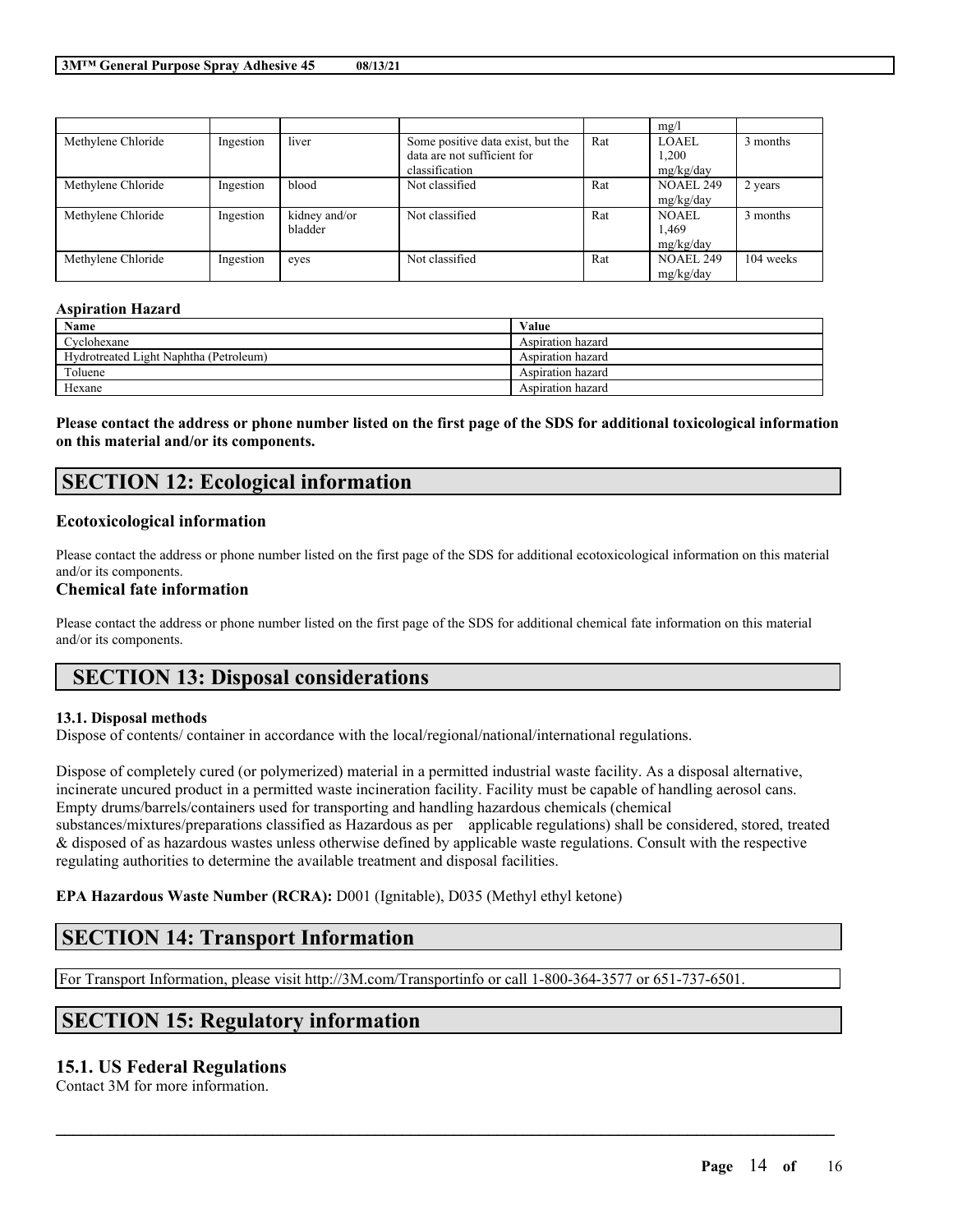## **EPCRA 311/312 Hazard Classifications:**

| <b>Physical Hazards</b>                                      |
|--------------------------------------------------------------|
| Flammable (gases, aerosols, liquids, or solids)              |
| Gas under pressure                                           |
|                                                              |
| <b>Health Hazards</b>                                        |
| Reproductive toxicity                                        |
| Serious eye damage or eye irritation                         |
| Simple Asphyxiant                                            |
| Skin Corrosion or Irritation                                 |
| Specific target organ toxicity (single or repeated exposure) |

## Section 313 Toxic Chemicals subject to the reporting requirements of that section and 40 CFR part 372 (EPCRA):

| Ingredient  | C.A.S. No | $%$ by Wt         |  |  |
|-------------|-----------|-------------------|--|--|
| Cyclohexane | 110-82-7  | Trade Secret 10 - |  |  |

### **This material contains a chemical which requires export notification under TSCA Section 12[b]:**

| Ingredient (Category if applicable) | <b>C.A.S. No</b>                   | <b>Regulation</b>                     | Status     |
|-------------------------------------|------------------------------------|---------------------------------------|------------|
| Methylene Chloride                  | 75-09-2                            | Toxic Substances Control Act (TSCA) 6 | Applicable |
|                                     | Banned or Restricted Use Chemicals |                                       |            |

### **Additional TSCA Information**

| <b>Components</b>  | CAS No    | <b>Additional Information</b>                                                                                                                                                                            |
|--------------------|-----------|----------------------------------------------------------------------------------------------------------------------------------------------------------------------------------------------------------|
| Methylene Chloride | $75-09-2$ | This chemical/product is not and cannot be distributed in<br>commerce (as defined in TSCA section $3(5)$ ) or processed (as<br>defined in TSCA section $3(13)$ for consumer paint or coating<br>removal. |

## **15.2. State Regulations**

Contact 3M for more information.

## **15.3. Chemical Inventories**

The components of this product are in compliance with the chemical notification requirements of TSCA. All required components of this product are listed on the active portion of the TSCA Inventory.

Contact 3M for more information.

## **15.4. International Regulations**

Contact 3M for more information.

**This SDS has been prepared to meet the U.S. OSHA Hazard Communication Standard, 29 CFR 1910.1200.**

# **SECTION 16: Other information**

## **NFPA Hazard Classification**

**Health:** 2 **Flammability:** 4 **Instability:** 0 **Special Hazards:** None **Aerosol Storage Code:** 3

National Fire Protection Association (NFPA) hazard ratings are designed for use by emergency response personnel to address the hazards that are presented by short-term, acute exposure to a material under conditions of fire, spill, or similar